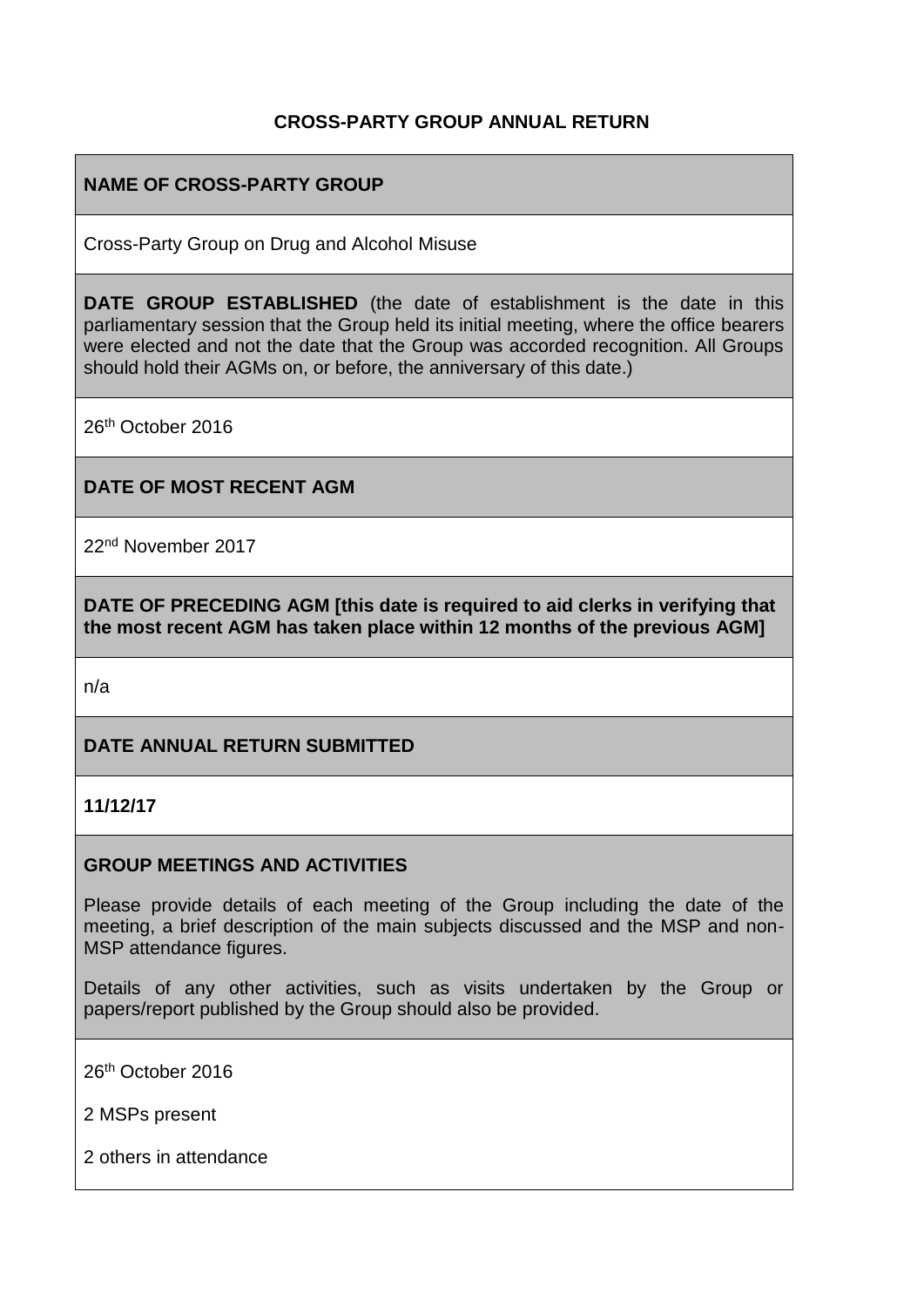Cross Party Group re established. Key areas of work agreed:

- Concerns regarding the £15 million funding reductions to Alcohol and Drug Partnerships in 2016/17.
- The continued high levels of drug related deaths in Scotland
- The emergence of an aging cohort of older people with a drug problem (aged 35 and over) –now being half of the 61,500 people with a drug problem and predicted to increase in size over the coming years.
- The impact of inequalities on the size and scale of Scotland's substance problem
- Decriminalisation of the possession of drugs

# **18th April**

4 MSPs present

19 others in attendance

Topics:

Older people with a drug problem – people aged 35 and over

## **Speaker**

Dr John Budd, Edinburgh Access Practice and chair of Working Group on older people with a drug problem.

Funding cuts to ADPs

## **Speaker**

Austin Smith, Policy and Practice Officer, SDF

## **13th June**

3 MSPs present

13 others in attendance

Topic: Outbreaks of infection among injecting drug users in Scotland

## **Speakers:**

The Glasgow outbreak of HIV among drug injectors Dr Louise Carroll, Public Health Programme Manager – HIV, NHS Greater Glasgow & Clyde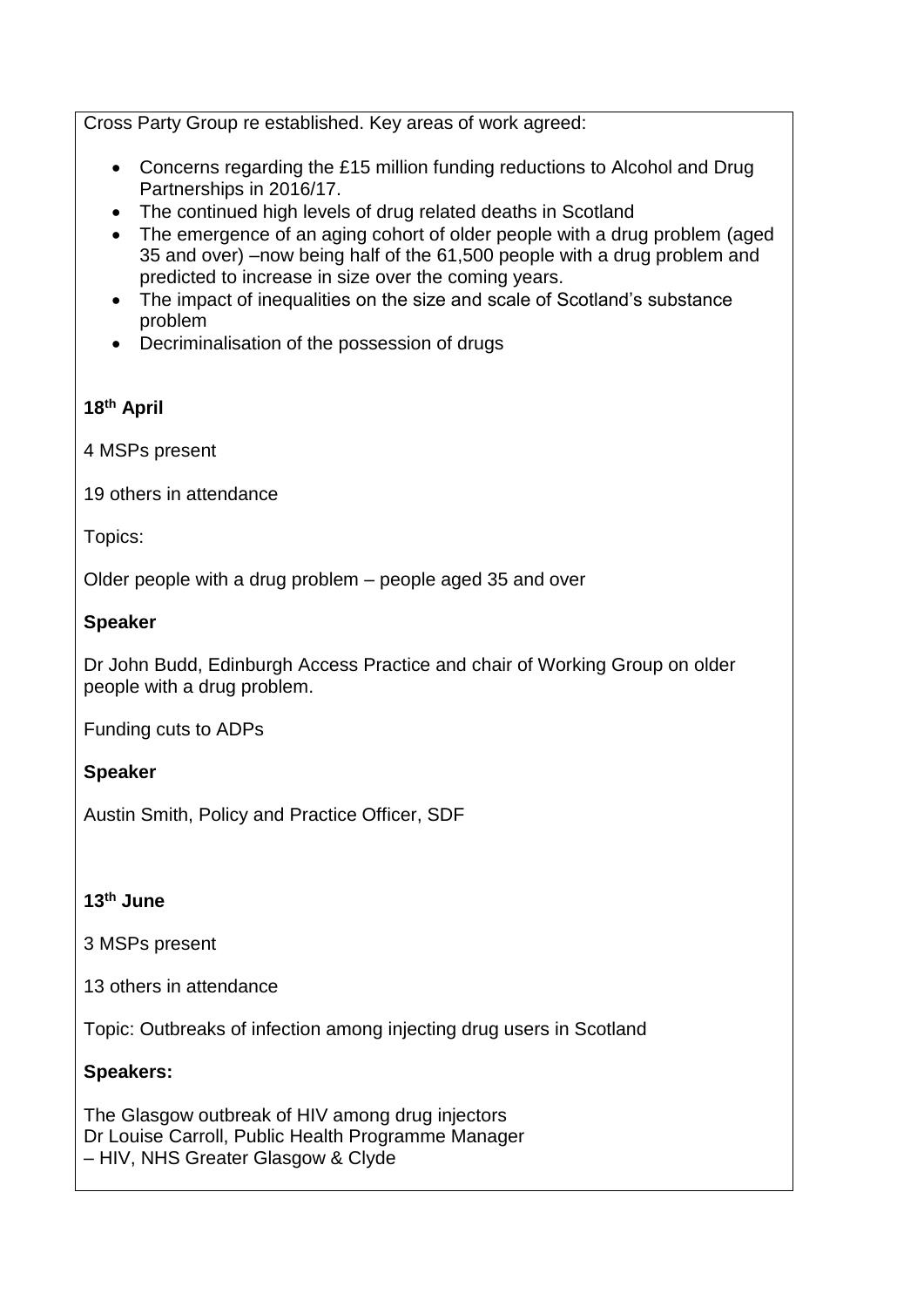Other significant recent outbreaks of infection Emma Hamilton, National Training and Development Officer (Harm Reduction and Emergency Responses), Scottish Drugs Forum

#### **22nd November**

AGM

4 MSPs present

16 others in attendance

Topic: Refresh of the Road to Recovery

#### **Speakers**

Professor Roy Robertson, GP Edinburgh

Aileen O'Gorman, Lecturer, University of West of Scotland

## **MSP MEMBERS OF THE GROUP**

Please provide names and party designation of all MSP members of the Group.

John Finnie MSP, Green Party

Monica Lennon MSP, Labour Party

Miles Briggs MSP, Conservative and Unionist Party

Stuart McMillan MSP, SNP

Tom Arthur MSP, SNP

Michelle Ballantyne MSP, Conservative and Unionist Party

# **NON-MSP MEMBERS OF THE GROUP**

For organisational members please provide only the name of the organisation, it is not necessary to provide the name(s) of individuals who may represent the organisation at meetings of the Group.

| Individuals | John Arthur |
|-------------|-------------|
|             |             |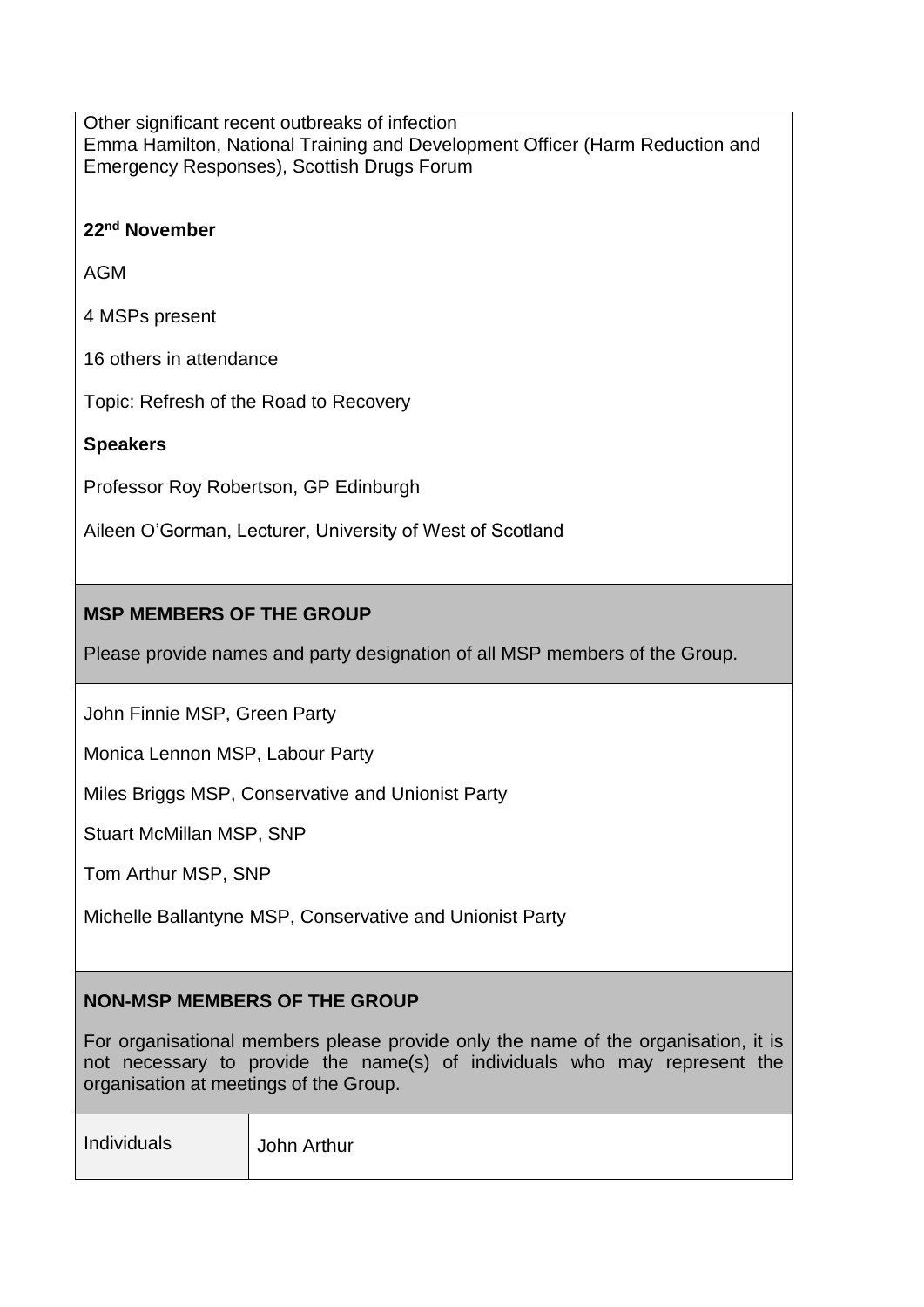|               | Dr Lucy Cockayne                                                                                                                                                                                 |
|---------------|--------------------------------------------------------------------------------------------------------------------------------------------------------------------------------------------------|
|               | <b>Max Cruickshank</b>                                                                                                                                                                           |
|               | Iain Davidson                                                                                                                                                                                    |
|               | Kenny Harrison, Argyll & Bute Local Licensing Forum                                                                                                                                              |
|               | Dr Mary Hepburn                                                                                                                                                                                  |
|               | Dr Peter McCann, Castle Craig Hospital                                                                                                                                                           |
|               | Dr Eunice Reed                                                                                                                                                                                   |
|               | Dr Richard Watson                                                                                                                                                                                |
|               | Cath Logan                                                                                                                                                                                       |
|               | <b>Bruce Malcolm</b>                                                                                                                                                                             |
|               | Iain Atherton                                                                                                                                                                                    |
|               | Sian Fiddimore                                                                                                                                                                                   |
|               | Jaclyn Kehoe                                                                                                                                                                                     |
|               | Michael Kehoe                                                                                                                                                                                    |
|               | <b>Stephanie Morrison</b>                                                                                                                                                                        |
|               | Uday Mukherji                                                                                                                                                                                    |
|               | <b>Stuart Pearson</b>                                                                                                                                                                            |
|               | <b>Stewart Tracy</b>                                                                                                                                                                             |
|               |                                                                                                                                                                                                  |
| Organisations | Scottish Drugs Forum<br><b>Alcohol Focus Scotland</b><br>Al-Anon Fife<br><b>BMA Scotland</b><br><b>Big Lottery Fund</b><br><b>CDPS Edinburgh</b><br>Circle<br><b>Community Pharmacy Scotland</b> |
|               | <b>CREW</b><br>East Lothian Substance Misuse Service<br><b>Howard League</b>                                                                                                                     |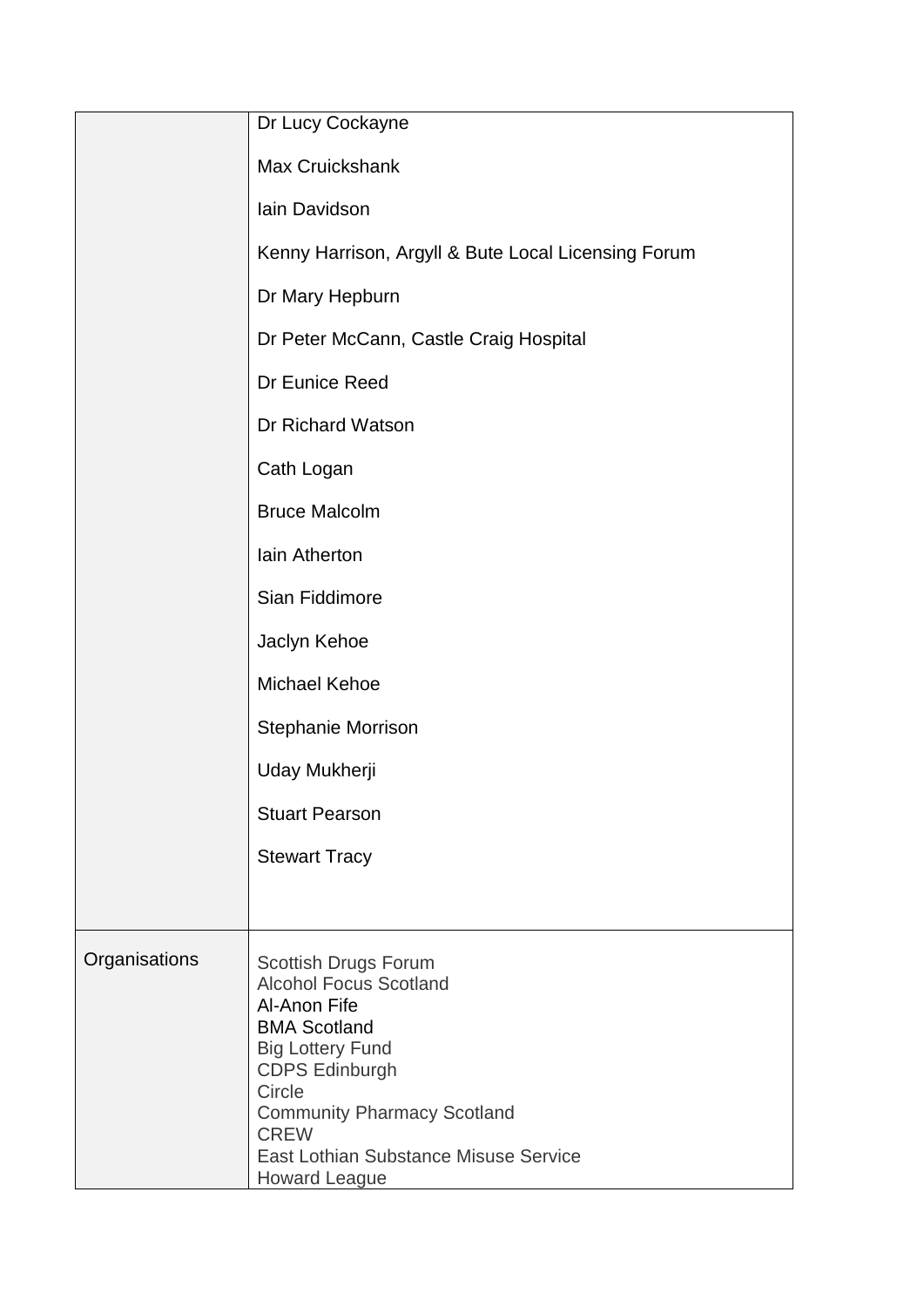| MRC/CSO Social and Public Health Sciences Unit. University of<br>Glasgow<br><b>NHS Borders</b><br><b>NHS Fife Addiction Services</b><br><b>NHS GGC</b><br><b>NHS Health Scotland</b><br><b>NHS Lanarkshire</b><br><b>NHS Lothian</b><br><b>NHS Tayside</b><br><b>NSPCC</b>                                                                                                                                                                |
|-------------------------------------------------------------------------------------------------------------------------------------------------------------------------------------------------------------------------------------------------------------------------------------------------------------------------------------------------------------------------------------------------------------------------------------------|
| <b>Samaritans</b><br><b>Scotch Whisky Association</b><br>Scottish Independent Advocacy Alliance<br><b>Scottish Parliament</b><br><b>Scottish Youth Parliament</b><br>Scottish Families Affected by Alcohol & Drugs<br><b>Stirling ADP</b><br><b>Stirling University</b><br>The Lost Foundation<br><b>Turning Point Scotland</b><br>University of the West of Scotland<br><b>Wellbeing Alliance</b><br>West Lothian Drug & Alcohol Service |

# **GROUP OFFICE BEARERS**

Please provide names for all office bearers. The minimum requirement is that two of the office bearers are MSPs and one of these is Convener – beyond this it is a matter for the Group to decide upon the office bearers it wishes to have. It is permissible to have more than one individual elected to each office, for example, coconveners or multiple deputy conveners.

| Convener               | John Finnie MSP - co-Convener<br>Monica Lennon MSP - co-Convener                                            |
|------------------------|-------------------------------------------------------------------------------------------------------------|
| <b>Deputy Convener</b> | Miles Briggs MSP, Conservative and Unionist Party<br><b>Stuart McMillan MSP, SNP</b><br>Tom Arthur MSP, SNP |